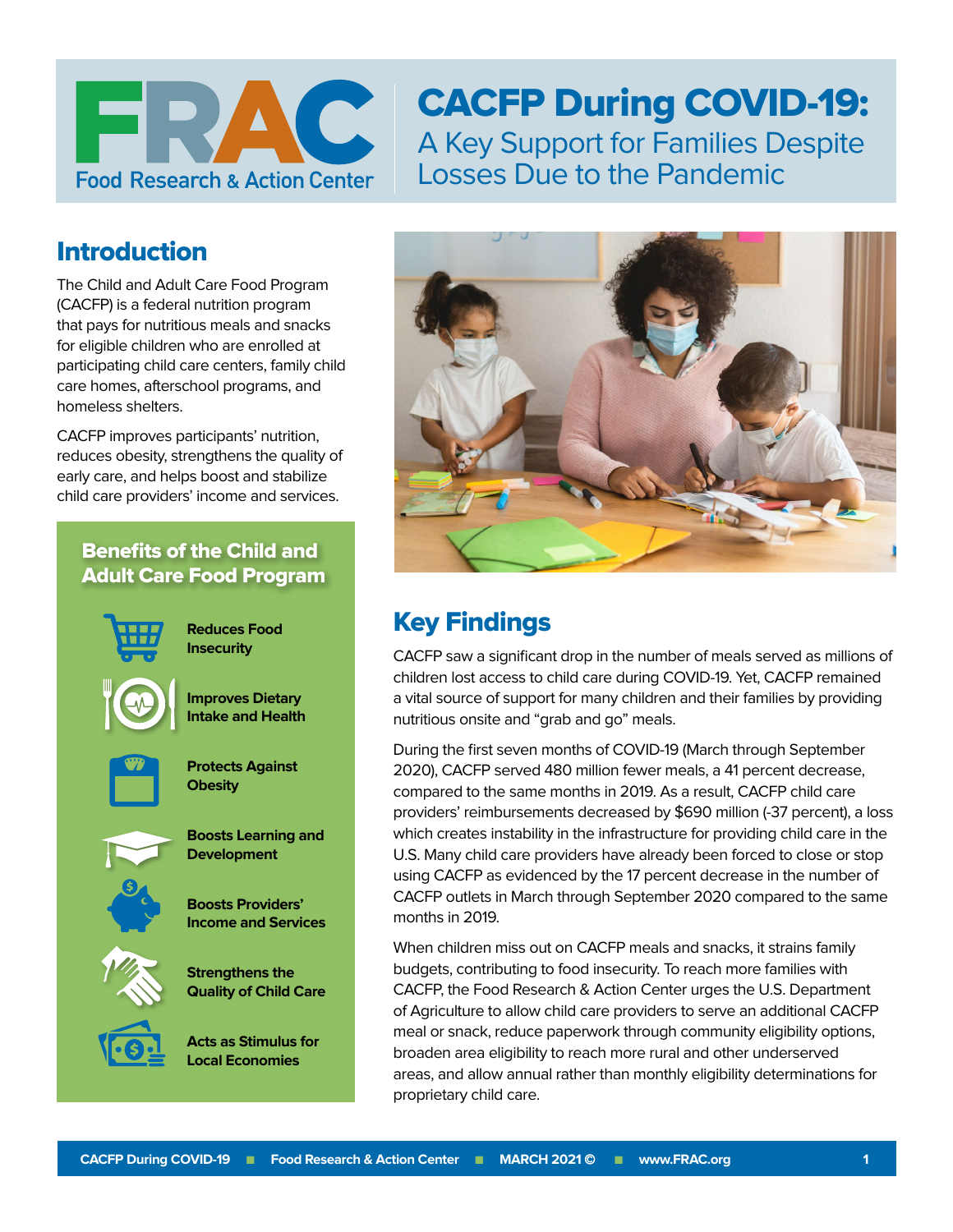### Number of Meals Served

During the first seven months of COVID-19 (March through September 2020), CACFP served 480 million fewer meals, a 41 percent decrease, compared to the same months in 2019. Still, CACFP providers served 700 million meals from March through September 2020.

Before COVID-19, the number of meals served in fiscal year 2020 tracked closely with the number of meals served in the previous fiscal year. March 2020 is when the number of CACFP meals that were served began to decrease compared to the previous year, but April (-67 percent) and May (-58 percent) had the most extreme percentage decreases. The number of CACFP meals served seems to be following seasonal trends again but was still 23 percent lower in September 2020 when compared to the same month from the previous year. These trends are depicted in Figure 1.

### Reimbursements and Costs

#### Meal Reimbursements

As a result of decreases in the number of meals served, CACFP child care providers' reimbursements were 37 percent lower (-\$690 million) in March through September 2020 than in the equivalent months in 2019. Rationally, trends in meal reimbursement closely follow those of the number of meals served, as seen in Figure 2. The most extreme meal reimbursement percentage decrease was in April 2020 (-64 percent when compared to April 2019). Reimbursements are still below the levels of the previous year, with a 19 percent decrease in September 2020 compared to September 2019.

The loss in reimbursement funding was more severe for child care centers than family child care homes. Comparing March through September 2020 to the same months in 2019, child

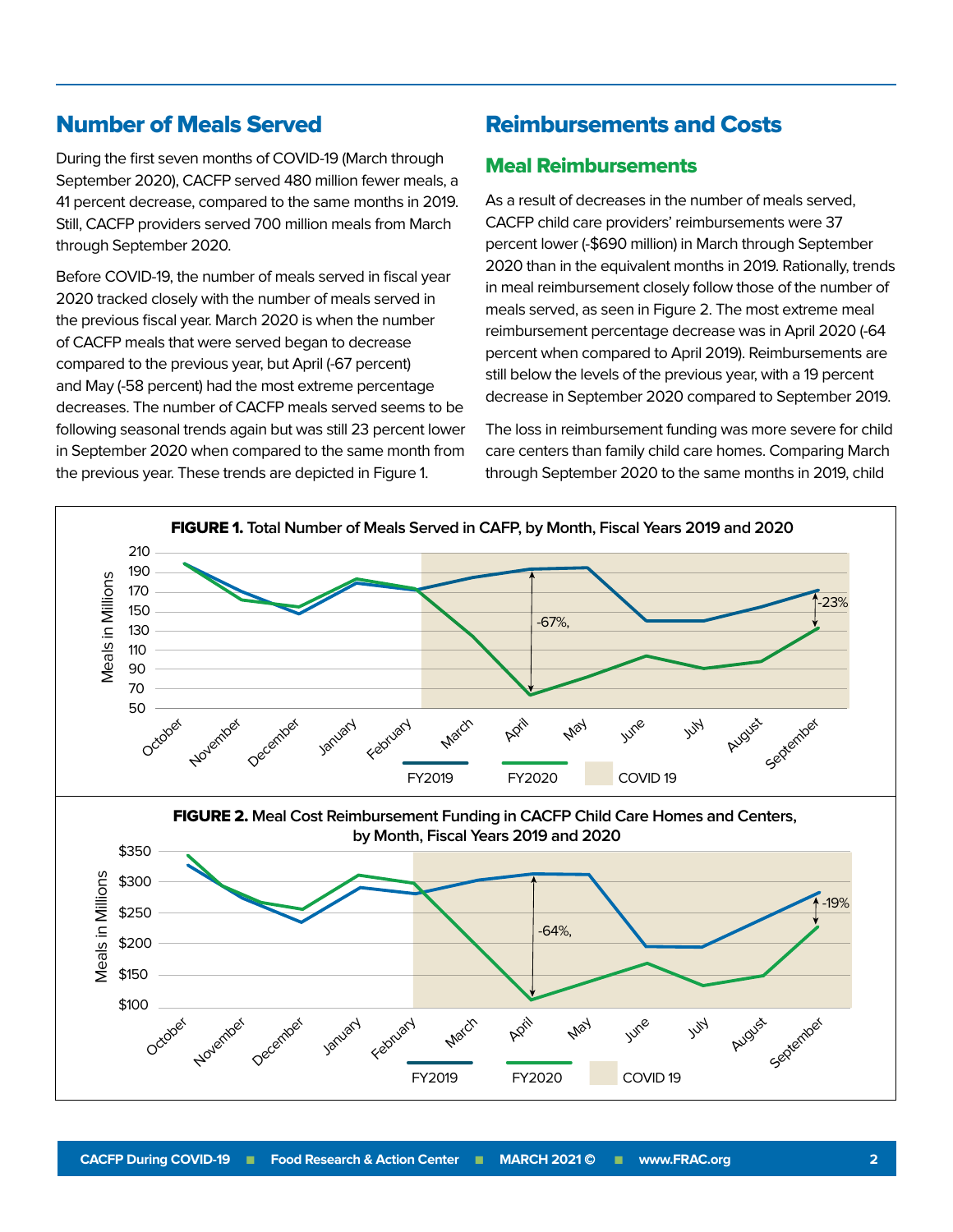care centers' meal cost reimbursements dropped by \$606 million (-42 percent) and family child care homes' meal cost reimbursements dropped by \$84 million (-21 percent), as seen in Table 1.

Many child care providers have already been forced to close or stop using CACFP as evidenced by the 17 percent decrease in the number of CACFP child care outlets in March through September 2020 compared to the same months in 2019. Decreased meal cost reimbursements may have contributed to closures.

#### Sponsoring Organization Reimbursement

CACFP family child care home sponsoring organizations experienced a 15 percent decrease in reimbursements in March through September 2020 compared to the same months in 2019, a drop of \$11.4 million throughout the U.S. (Table 1).

#### Total Program Cost

Total program costs for CACFP fell from \$2.1 billion in March through September 2019 to \$1.3 billion in March through September 2020. Overall, \$741 million fewer dollars were provided to states to administer CACFP in March through September 2020 compared to the previous year, a decrease of 36 percent (Table 1).

## Average Daily Attendance

CACFP served almost 3.7 million children in average daily attendance (ADA) from March through September 2020. This is a 20 percent drop in participation compared to the 4.6 million children in ADA in March through September 2019. The ADA in child care centers decreased by 805,000 children (-21 percent) and the ADA in family child care homes decreased by 127,000 children (-19 percent).

Looking at the most recent data from September 2020, CACFP providers served 3.2 million children, which was 2 million fewer children than in September of the previous year and was a drop of 39 percent. This decrease highlights the ongoing challenges faced by CACFP providers.

The way ADA is calculated and reported does not fully capture the decrease in attendance during COVID-19. ADA is not designed to reflect an abrupt change in participation within a month, like the decrease that occurred in the middle of March 2020 in response to stay-at-home orders prompted by COVID-19. In addition, ADA is reported quarterly, not monthly, and is therefore a less responsive and less reliable measure of the impact of COVID-19 on CACFP when compared to monthly measures, like the number of meals served and reimbursement funding. Consequently, ADA underestimates the decrease in attendance during COVID-19 overall.

| and March through September FY 2020          |                 |                 |                      |                       |
|----------------------------------------------|-----------------|-----------------|----------------------|-----------------------|
|                                              | Mar-Sept 2019   | Mar-Sept 2020   | <b>Number Change</b> | <b>Percent Change</b> |
| <b>Meal Reimbursement Funding</b>            |                 |                 |                      |                       |
| <b>Homes</b>                                 | \$392,520,453   | \$308,616,242   | $-$ \$83,904,211     | $-21.4%$              |
| Centers                                      | \$1,453,672,035 | \$848,036,103   | -\$605,635,933       | $-41.7%$              |
| Homes and Centers                            | \$1,846,192,488 | \$1,156,652,345 | -\$689,540,144       | $-37.3%$              |
| <b>Sponsoring Organization Reimbursement</b> | \$75,079,041    | \$63,667,237    | $-$11,411,804$       | $-15.2%$              |
| <b>Number of Child Care Outlets</b>          |                 |                 |                      |                       |
| <b>Homes</b>                                 | 91,257          | 79,075          | $-12,182$            | $-13.3%$              |
| Centers                                      | 65,078          | 50,937          | $-14,141$            | $-21.7%$              |
| <b>Homes and Centers</b>                     | 156,335         | 130,012         | $-26,323$            | $-16.8%$              |
| <b>Total Program Cost</b>                    | \$2,082,445,666 | \$1,341,180,559 | $-$ \$741,265,107    | $-35.6%$              |

Table 1. **CACFP Reimbursement Funding, Outlets, and Total Costs, March through September FY 2019 and March through September FY 2020**